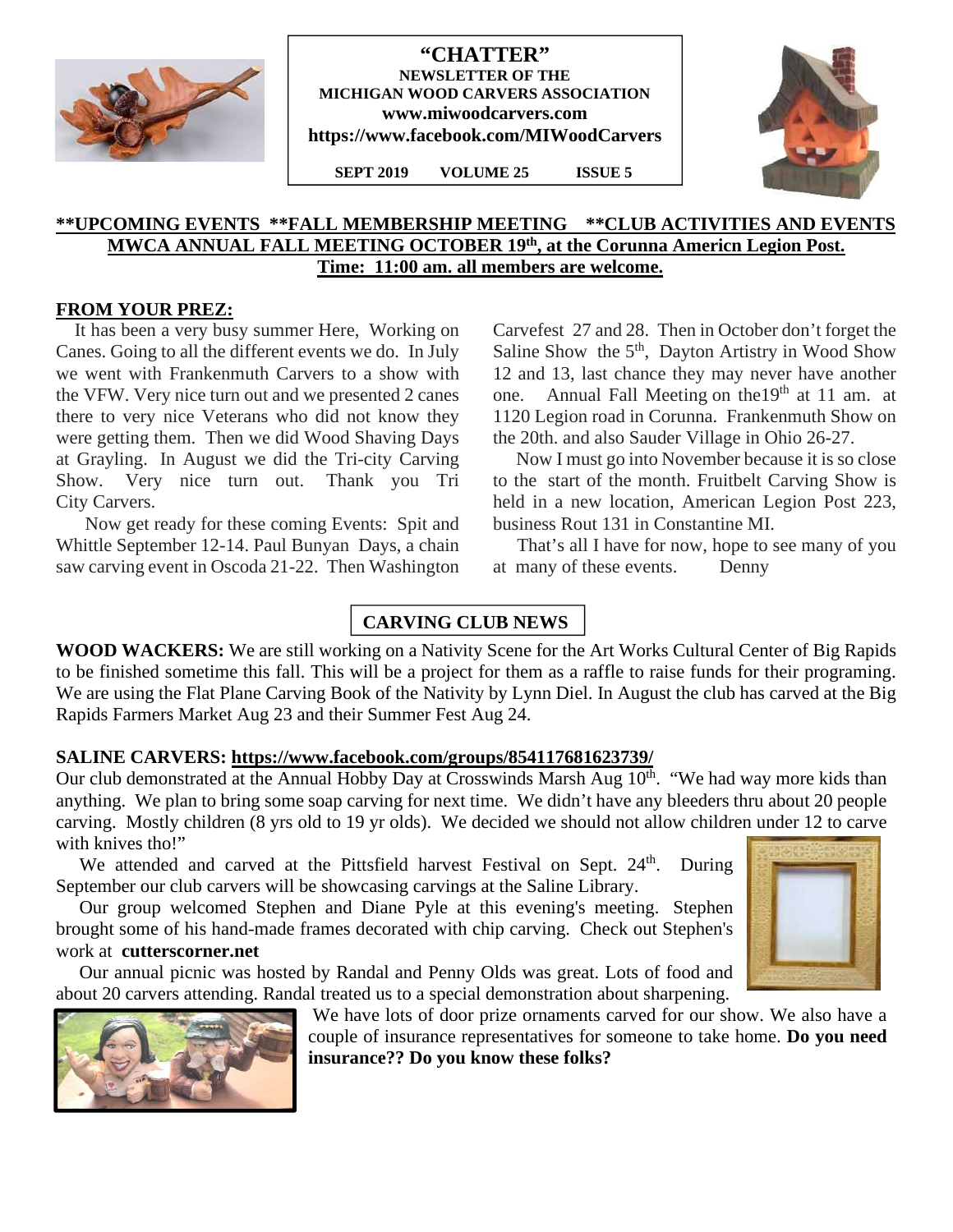# **FRUITBELT CARVERS: A reminder, New Location for the Fruitbelt Woodcarver's 39th Annual Wood Carving Show Saturday, November 2, 2019 from 10:00 A.M. to 5:00 P.M. and on Sunday, November 3, 2019 from 10:00 A.M. to 3:00 P.M. at the American Legion, 65079 US 131 (Business) N., Constantine, MI.**

**SPIT & WHITTLE:** Osceola County fairgrounds in Evart. Note that this year it will be Thursday, Friday and Saturday Sept 12-14. I believe this is the  $19<sup>th</sup>$  year this event has been happening. It is mostly a social carving weekend doing what ever you like. Some folks do bring projects for others to carve, and there is lots of relaxing, carving and conversing. The Cedar Bird Shoppe will be there with all their carving stuff!!

**TRI-CITY CARVERS:** Larry Lijewski carved the Bluebird at Dave Stirling class at the MWCA seminar.

June 5<sup>th</sup> we carved at the Jazz on Jefferson at the Castle Museum. There were a lot of folks who came by to see what we were doing.

Our picnic in July at the Saginaw Children's Zoo was wonderful with lots of food and of course rides on the carousel. In August we did Soap Carving at the Saginaw Bay Waterfowl Festival; Carving at the Zoo August  $8<sup>th</sup>$ .

Our show went great this year, one of the best. The competition

was excellent, there was a great selection of table vendors, it was nice to have the tool vendors there for all to pick up things they desired. 800 tickets were sold and we had a very large turnout of visitors. Best of Show went to Jerry Stockbridge. 2nd Best of Show went to Jim LaPan with his seven dwarfs cane. 3<sup>rd</sup> Best of Show also went to Jerry Stockbridge for another caricature carving. Tom and Jake



Gilman did a fine job of demonstrating chain saw carving in from of the church. Jack Harper was the carved MWCA Eagle Cane head winner for his great eagle cane top.

**WOODLAND CARVERS:** We held our annual elections and the current officers were unanimously re-elected. Karen Brown will be teaching a group of youths through the Isaac Walton League in Rockford and will also be hosting our Christmas party this year.

We are sponsoring two upcoming shows, one on September 28, 2019, and one again on March 19-22, 2020. During the Expo in September we will have a demo table set up for hourly carving presentations. We will also have a table set up for new members to sign up.

# **CHIPS & CHATTER**

**THE "CHATTER" NEWSLETTER GOES OUT BY E-MAIL ONLY** on or about the first of the months listed below. All news to be included needs to be to the editor, Sandy Holder by the 25th of the month prior to publication. E-Mail and phone listed below. You can always download or read a PDF on the MWCA website at **www.miwoodcarvers.com**

**Please share this newsletter with the rest of your members** who don't receive it by email and **FORWARD THE NEWSLETTER BY EMAIL** to your club members who have email. Thank you.

> CHATTER NEWSLETTER IS PUBLISHED ON OR AROUND THE FIRST OF JANUARY MARCH MAY JULY SEPTEMBER NOVEMBER

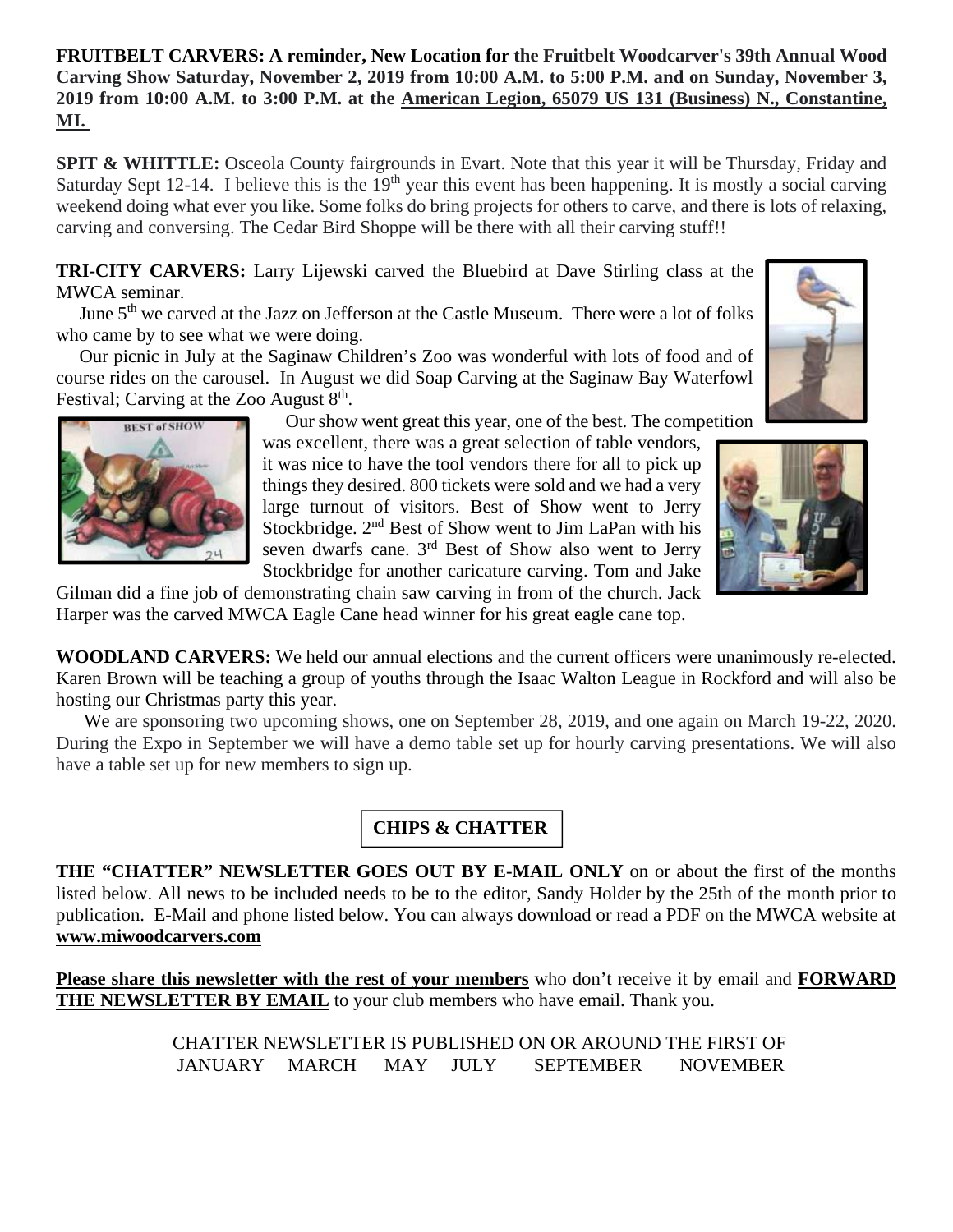## **2019 MWCA COMING EVENTS**

| <b>DATE</b>  | <b>EVENT</b>                       | <b>LOCATION</b>                     | <b>INFORMATION</b> |
|--------------|------------------------------------|-------------------------------------|--------------------|
| $9/12 - 14$  | <b>SPIT and WHITTLE</b>            | Osceola County Fairgrounds in Evart | 616-260-8931       |
| $9/27 - 28$  | <b>WASHINGTON CENTER CARVEFEST</b> | Romeo-Washington-Bruce-             | 248-224-2902       |
|              | XIV                                | Parks & Rec Washington Center       |                    |
|              |                                    | 67880 Van Dyke Rd Washington MI     |                    |
| 9/28         | <b>WOODLAND CARVERS EXPO</b>       | <b>Wyoming Senior Center</b>        | 616-706-9685       |
| 10/5         | <b>SALINE CARVING SHOW</b>         | Saline Liberty School -             | 734-476-3441       |
|              |                                    | 7265 Ann Arbor-Saline Rd. Saline MI | 734-944-5323       |
| $10/12 - 13$ | <b>ARTISTRY IN WOOD</b>            | Wilmington Ohio                     | 937-497-0922       |
| 10/19        | MWCA FALL MEMBERSHIP MEETING       | 11 am Corunna American Legion Post  | 989-277-5739       |
| 10/20        | <b>FRANKENMUTH CARVING SHOW</b>    | Frankenmuth Middle School           | 810-412-4350       |
| 10/26-27     | <b>SAUDER VILLAGE</b>              | Sauder Village, Archbold, Ohio      | 800-590-9755       |
| $11/2 - 3$   | <b>FRUITBELT CARVERS SHOW</b>      | American Legion Hall, Constantine   | 269-435-7245       |
|              |                                    |                                     | 269-483-7089       |

| инхел рудир анр солинп шво  |                                            |                             |                               |  |  |
|-----------------------------|--------------------------------------------|-----------------------------|-------------------------------|--|--|
| <b>President</b>            | <b>Vice President and Learning Seminar</b> | <b>Secretary</b>            | <b>Treasurer</b>              |  |  |
| Denny Sekrenes              | Dave Sanderson                             | Willy Stewart               | Mary Lou Mulick               |  |  |
| 989-277-5739                | 989-339-6444                               | $(989)$ 687-2536            | $(616)$ 902-3888              |  |  |
| vetcane@charter.net         | sandersonwoodart@yahoo.com                 | stewartwilly@yahoo.com      | mulickg@gmail.com             |  |  |
| "Chatter" Editor            | <b>MWCA Chaplain</b>                       | <b>Judging</b>              | Promotional (Calendars, etc.) |  |  |
| Sandy Holder                | Milan Maybee                               | Phyllis Burghy              | Denny Sekrenes                |  |  |
| $(231) 734 - 5125$          | $(517) 787 - 1272$                         | (989) 928-4242              | $(989)$ 277-5739              |  |  |
| horsecarver@gmail.com       |                                            | cedarbirdshoppe@charter.net | vetcane@charter.net           |  |  |
| <b>Patriot Cane Project</b> | Webmaster                                  | <i>Insurance</i>            | <b>MWCA Representative</b>    |  |  |
| Mid-Michigan Carvers        | Justin Swanson                             | <b>Sharon Seitz</b>         | <b>Russell Ross</b>           |  |  |
| Denny Sekrenes              | 616-446-0120                               | 734-645-9214                | 616-213-1613                  |  |  |
| 989-277-5739                | Justin.john.swanson@gmail.com              | MWCAinsur@yahoo.com         | russell $42@$ gmail.com       |  |  |
| vetcane@charter.net         |                                            |                             |                               |  |  |

## **MWCA BOARD AND COMMITTIES**

**MWCA "Patriot Cane Program"** Completed 61 canes for July and August 2019. From June 2007 thru August 2019, 4,715 canes have been delivered. Thanks to everyone for your help and support for the program.

# **COULD WE PLEASE GET THE NAME OF YOUR CLUB** (IF NOT LISTED) **IF YOU SUBMIT EAGLE HEAD(s) FOR CANES? WE WANT TO MAKE SURE YOUR CLUB IS CREDITED FOR YOUR GENEROUS WORK. THANKS!!**

**RECIPIENT CARVER CLUB**

| Cpl              | Raymond A.     | Heise          | <b>USMC</b> | <b>WWII</b> | Howard, Jack    |            |
|------------------|----------------|----------------|-------------|-------------|-----------------|------------|
| CMSgt (Ret)      | Donald R.      | Crabtree       | <b>USAF</b> | Vietnam     | Friese, Gordon  |            |
| FC1              | Alexander W.   | Walsh          | Navy        | <b>SWA</b>  | Howard, Jack    |            |
| Sgt              | Glendon E.     | Howse          | Army        | Vietnam     | Lamphier, Dick  | none       |
| A <sub>1</sub> C | Arnold R.      | <b>Prosch</b>  | <b>USAF</b> | Korea       | Friese, Gordon  |            |
| AMS1             | William C., Jr | <b>Nichols</b> | Navy        | Vietnam     | Floyd, Chris    | <b>HAW</b> |
| Cpl              | Gary A.        | Shripka        | <b>USMC</b> | Vietnam     | Pfenning, Ray   | <b>OLW</b> |
| Sgt              | Clifford A.    | Balcer         | Army        | Vietnam     | Shook, Don      | <b>MET</b> |
| $RP1(E-6)$       | William A.     | Wadsworth      | Navy        | Vietnam     | Walker, Sue     | <b>COC</b> |
| 1st Lt           | Robert J.      | Hoogendorn     | <b>USMC</b> | Vietnam     | Tobias, Tom     | <b>SAL</b> |
| <b>PFC</b>       | John J.        | Engels         | Army        | <b>WWII</b> | Chmiko, Paul    | <b>MID</b> |
| SgtFC            | Andrew R.      | Maxwell        | Army        | <b>SWA</b>  | Hanson, Richard | <b>WGF</b> |
| GMC (E-7)        | Scott L.       | Benton         | Navy        | Vietnam     | Nielson, Ronald | <b>WGF</b> |